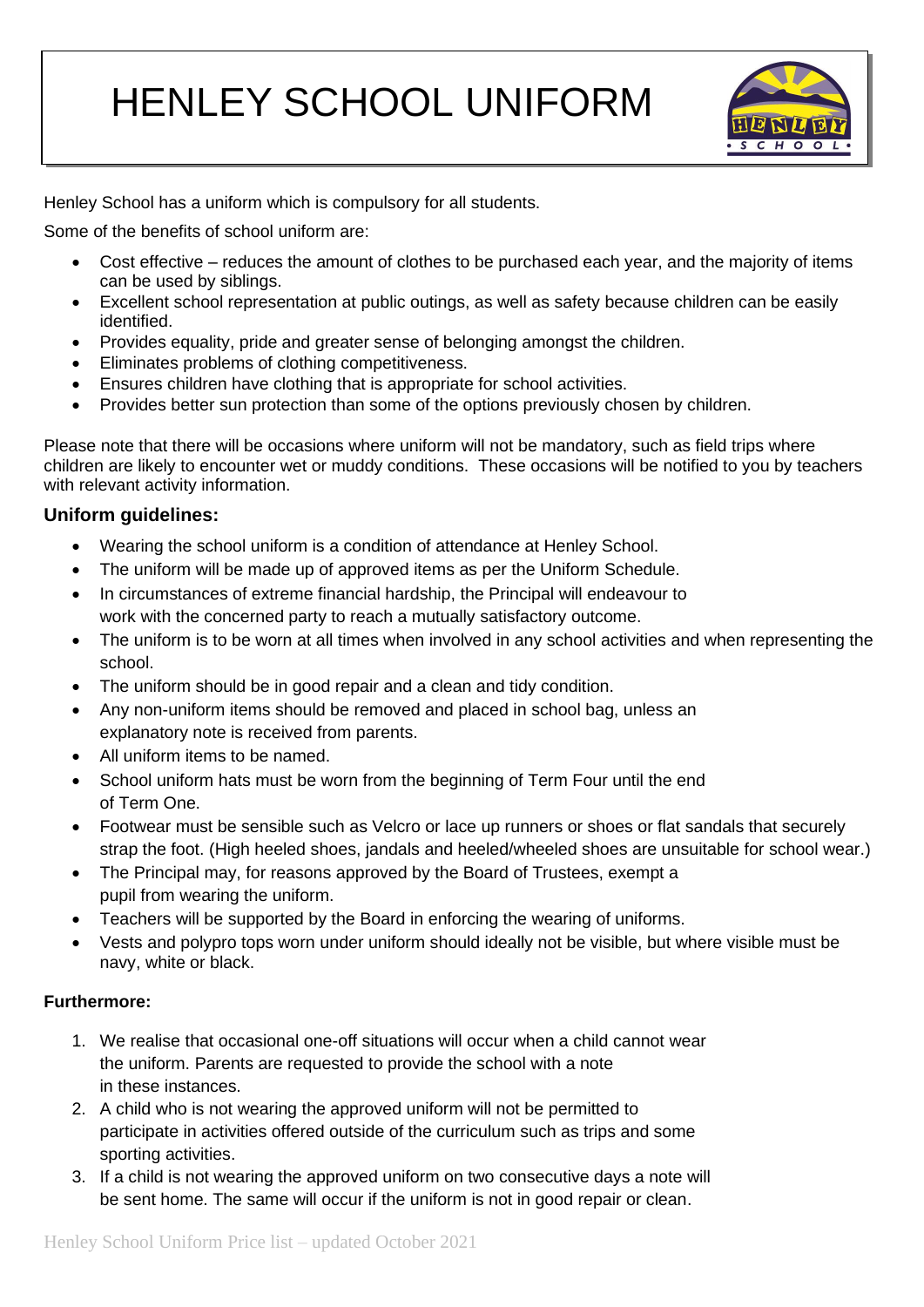# **HENLEY SCHOOL SPORTS TOPS**

The Henley School Board of Trustees introduced a Henley School Sports Top (short sleeve, round neck, blue with grey side inserts, quick dry fabric, Henley logo) a number of years ago. This Sports Top is to be worn when representing Henley while playing sports away from the school and on our special sports days such as Athletics Day. Following feedback and requests, the Henley School Board of Trustees has now decided to phase in the blue sports top as the compulsory uniform top meaning all the grey top options will be gradually phased out. The schedule for this is as follows;

#### *2019 – blue sports top optional for Junior Syndicate students. The grey top is compulsory for Middle and Senior Syndicate students*

- *2020 – blue sports top optional for all students*
- *2021 – blue sports top compulsory for Junior and Middle Syndicate students and optional for Senior Students*
- *2022 – blue sports top compulsory for all students*

It will continue to be compulsory for the blue Sports Top to be worn when representing Henley School during this phasing in period.

# **Purchasing Uniform:**

Henley school uniform items are available through Dot Neiman Leisurewear Shop (address and directions at the end of the uniform schedule attached). Please note that our supplier offers a free service to alter uniforms to fit your child if required, and that lay-by options are also available. Dot Neiman also deals with WINZ subsidies.

If you would like to purchase any second hand uniform items, please email our friendly FOHS (Friends of Henley School) parent group at [friendsofhenley@gmail.com.](mailto:friendsofhenley@gmail.com) They will let you know if they have what you are looking for and arrange for you to complete your purchase at the school office. A sale will take place at the Henley School Open Morning which is held at school prior to school beginning at the start of the next school year. This date will be confirmed in our Term 4 Calendar of Events towards the end of this year.